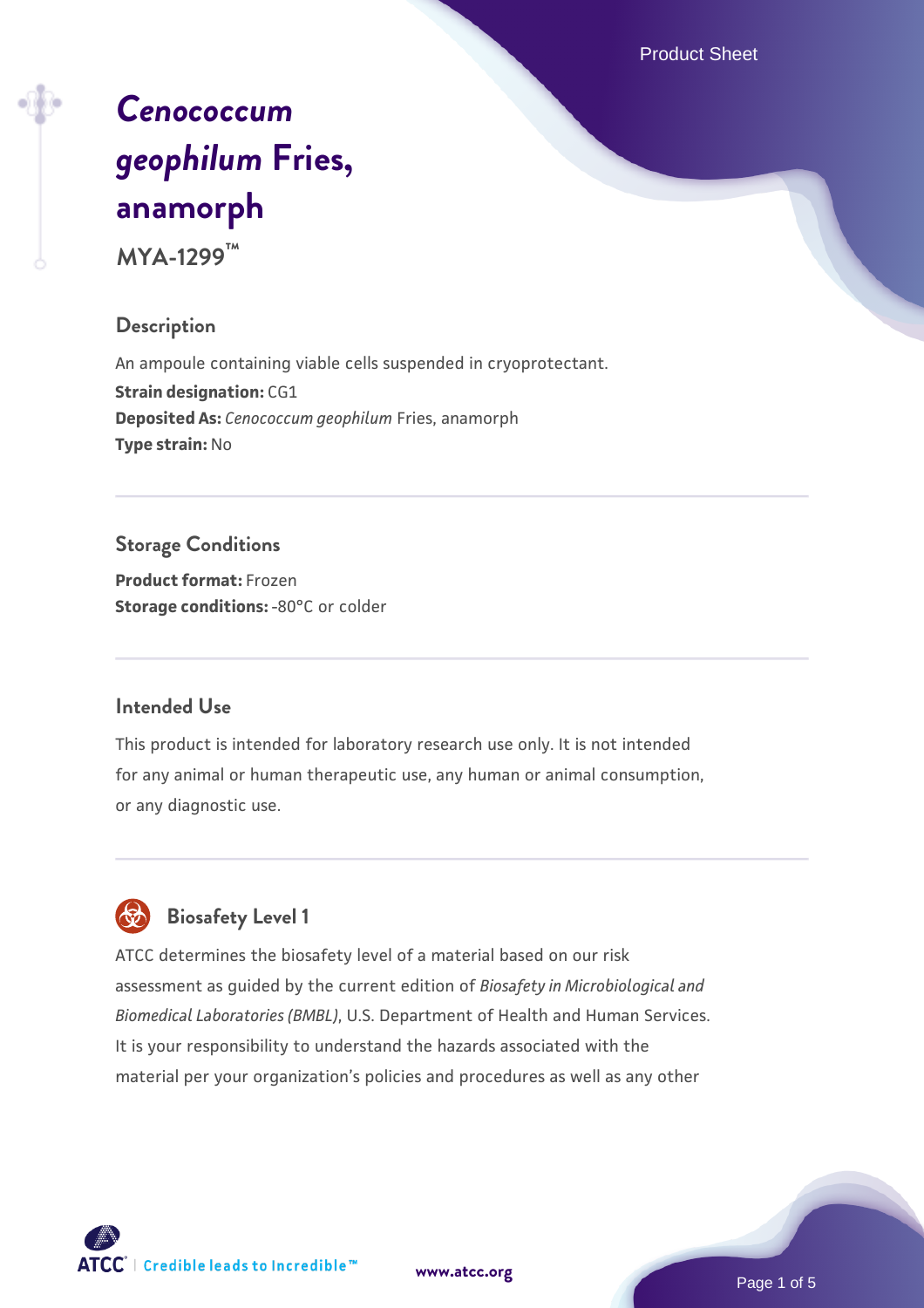applicable regulations as enforced by your local or national agencies.

ATCC highly recommends that appropriate personal protective equipment is always used when handling vials. For cultures that require storage in liquid nitrogen, it is important to note that some vials may leak when submersed in liquid nitrogen and will slowly fill with liquid nitrogen. Upon thawing, the conversion of the liquid nitrogen back to its gas phase may result in the vial exploding or blowing off its cap with dangerous force creating flying debris. Unless necessary, ATCC recommends that these cultures be stored in the vapor phase of liquid nitrogen rather than submersed in liquid nitrogen.

#### **Certificate of Analysis**

For batch-specific test results, refer to the applicable certificate of analysis that can be found at www.atcc.org.

#### **Growth Conditions**

**Medium:**  [ATCC Medium 1299: Cytophaga medium](https://www.atcc.org/-/media/product-assets/documents/microbial-media-formulations/atcc-medium-1299.pdf?rev=faecd9d9c39e4817a80d1a4dd6c7c53a) **Temperature:** 20°C

#### **Handling Procedures**

**Frozen ampoules** packed in dry ice should either be thawed immediately or stored in liquid nitrogen. If liquid nitrogen storage facilities are not available, frozen ampoules may be stored at or below -70°C for approximately one week. **Do not under any circumstance store frozen ampoules at refrigerator**

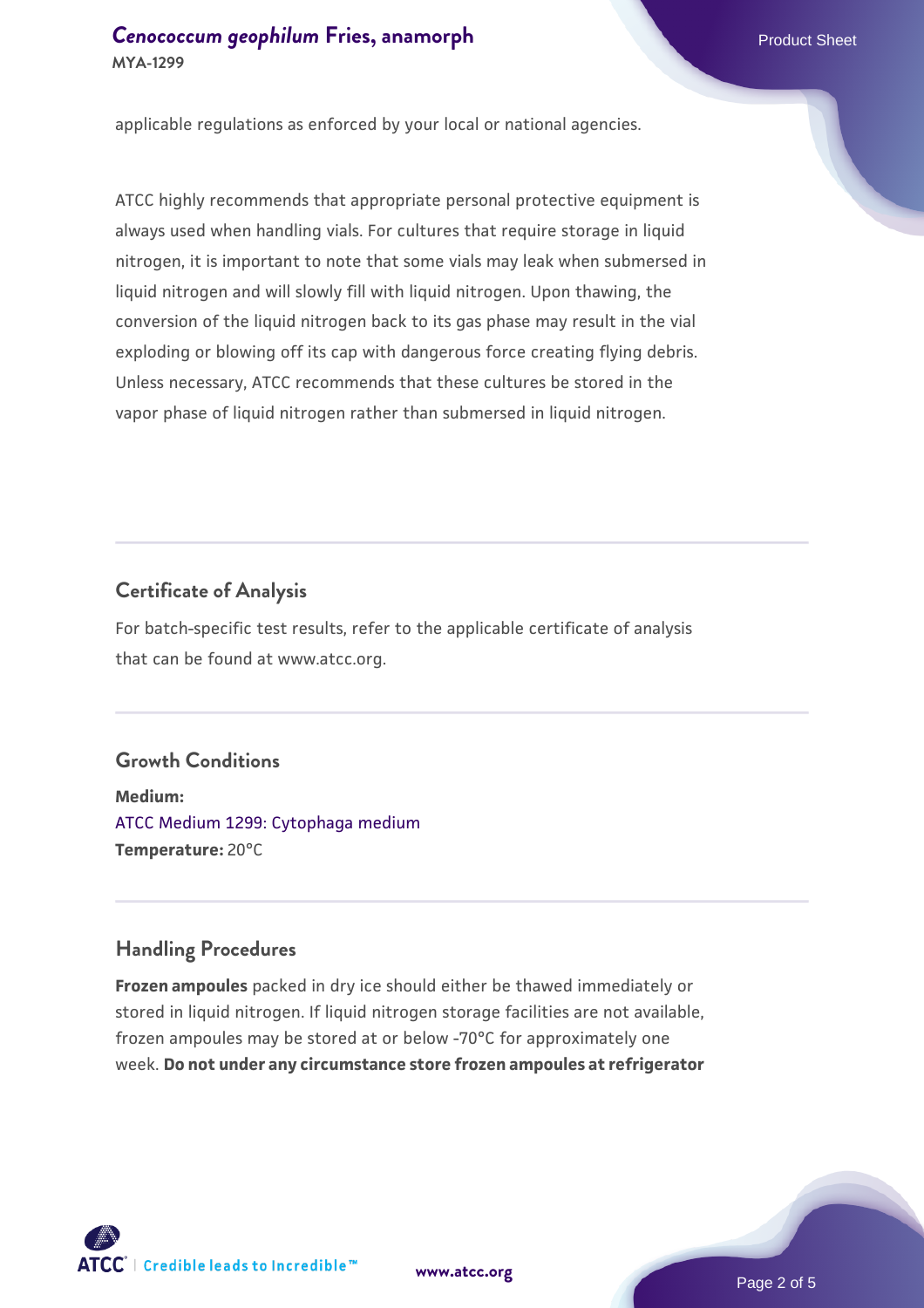# **[Cenococcum geophilum](https://www.atcc.org/products/mya-1299) [Fries, anamorph](https://www.atcc.org/products/mya-1299)** Product Sheet

**MYA-1299**

**freezer temperatures (generally -20°C)**. Storage of frozen material at this temperature will result in the death of the culture.

- 1. To thaw a frozen ampoule, place in a **25°C to 30°C** water bath, until just thawed **(approximately 5 minutes)**. Immerse the ampoule just sufficient to cover the frozen material. Do not agitate the ampoule.
- 2. Immediately after thawing, wipe down ampoule with 70% ethanol and aseptically transfer at least 50 µL (or 2-3 agar cubes) of the content onto a plate or broth with medium recommended.
- 3. Incubate the inoculum/strain at the temperature and conditions recommended.
- 4. Inspect for growth of the inoculum/strain regularly for up to 4 weeks. The time necessary for significant growth will vary from strain to strain.

#### **Material Citation**

If use of this material results in a scientific publication, please cite the material in the following manner: *Cenococcum geophilum* Fries, anamorph (ATCC MYA-1299)

#### **References**

References and other information relating to this material are available at www.atcc.org.

#### **Warranty**

The product is provided 'AS IS' and the viability of ATCC<sup>®</sup> products is warranted for 30 days from the date of shipment, provided that the customer has stored and handled the product according to the information included on the product information sheet, website, and Certificate of Analysis. For living cultures, ATCC lists the media formulation and reagents that have been found to be effective for the product. While other



**[www.atcc.org](http://www.atcc.org)**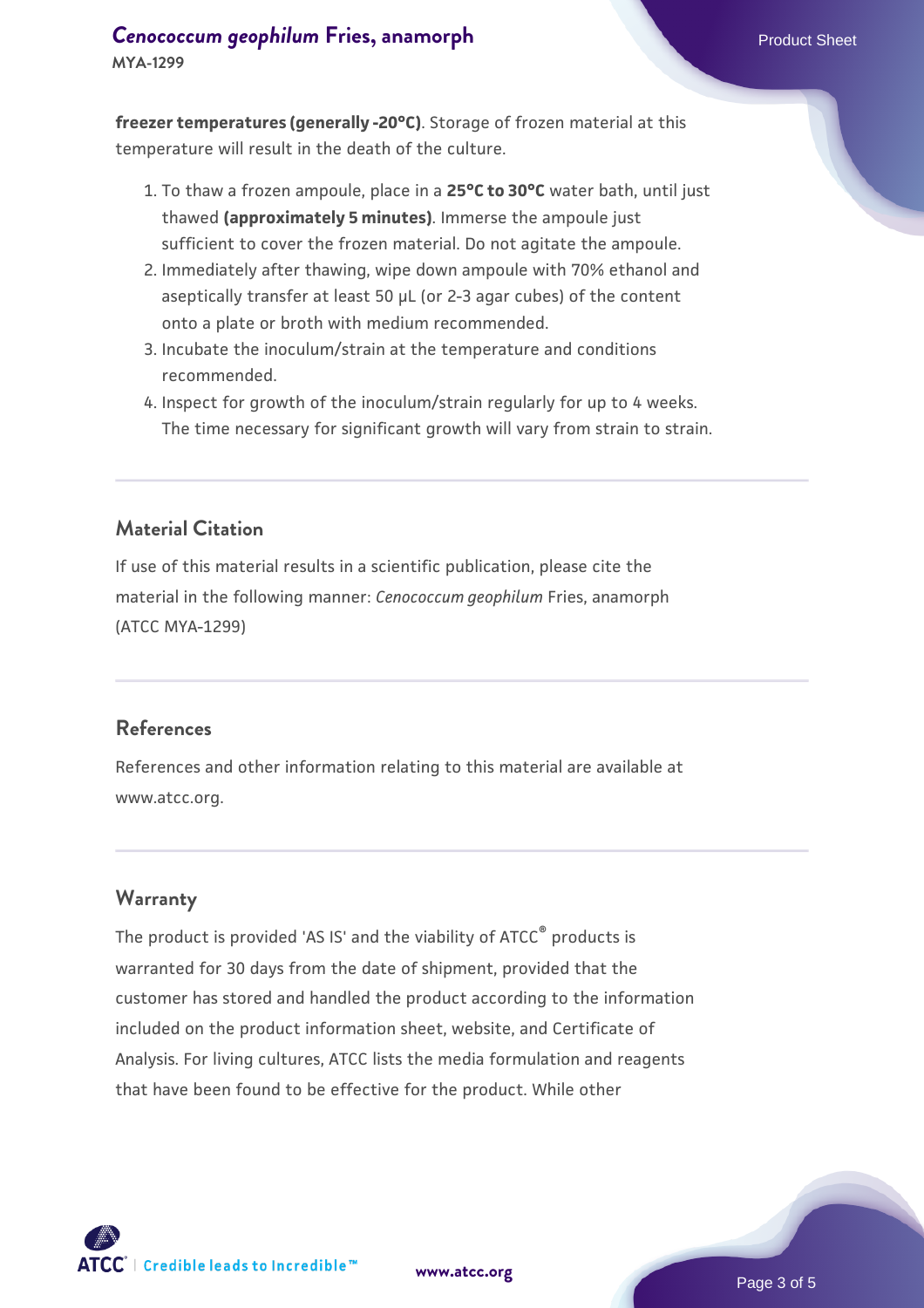#### **[Cenococcum geophilum](https://www.atcc.org/products/mya-1299) [Fries, anamorph](https://www.atcc.org/products/mya-1299)** Product Sheet **MYA-1299**

unspecified media and reagents may also produce satisfactory results, a change in the ATCC and/or depositor-recommended protocols may affect the recovery, growth, and/or function of the product. If an alternative medium formulation or reagent is used, the ATCC warranty for viability is no longer valid. Except as expressly set forth herein, no other warranties of any kind are provided, express or implied, including, but not limited to, any implied warranties of merchantability, fitness for a particular purpose, manufacture according to cGMP standards, typicality, safety, accuracy, and/or noninfringement.

#### **Disclaimers**

This product is intended for laboratory research use only. It is not intended for any animal or human therapeutic use, any human or animal consumption, or any diagnostic use. Any proposed commercial use is prohibited without a license from ATCC.

While ATCC uses reasonable efforts to include accurate and up-to-date information on this product sheet, ATCC makes no warranties or representations as to its accuracy. Citations from scientific literature and patents are provided for informational purposes only. ATCC does not warrant that such information has been confirmed to be accurate or complete and the customer bears the sole responsibility of confirming the accuracy and completeness of any such information.

This product is sent on the condition that the customer is responsible for and assumes all risk and responsibility in connection with the receipt, handling, storage, disposal, and use of the ATCC product including without limitation taking all appropriate safety and handling precautions to minimize health or environmental risk. As a condition of receiving the material, the customer agrees that any activity undertaken with the ATCC product and any progeny or modifications will be conducted in compliance with all applicable laws, regulations, and guidelines. This product is provided 'AS IS' with no representations or warranties whatsoever except as expressly set forth herein and in no event shall ATCC, its parents, subsidiaries, directors, officers,